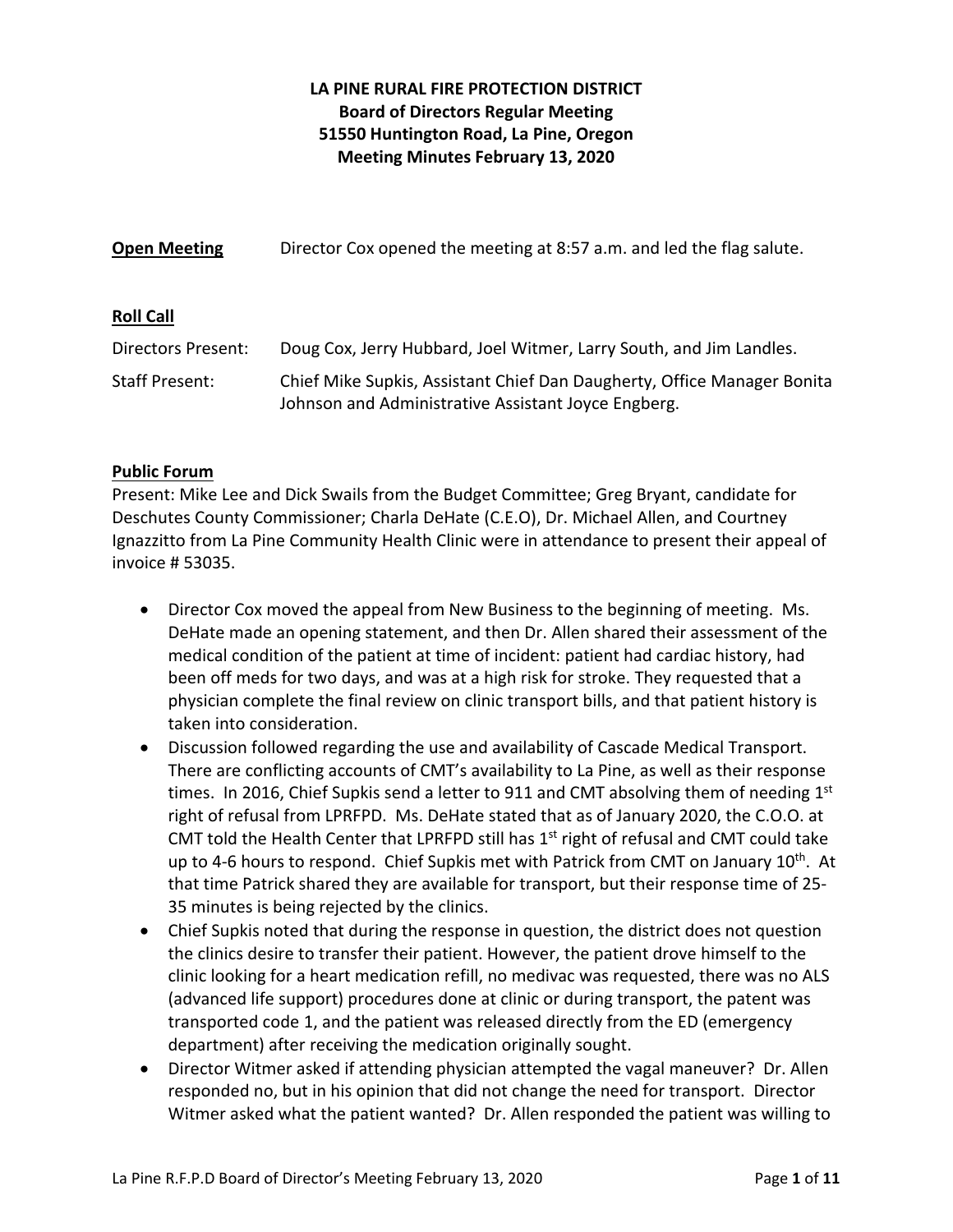go to the ER. Director Witmer stated the attending physician should have performed the vagal maneuver as they were the higher level of care. Dr. Allen said they have used the incident as a teaching moment.

- Ms. DeHate stated in 2019 the clinic had 23,400 patient visits. 44 of those were ambulance transports, 81 were by personal transport to ED, the clinic used grant monies to pay for 36 to go by taxi, uber and gas cards.
- Director South inquired if the clinic has a plan in place for when no ambulances are available to respond? He also noted that when both medics are on calls, La Pine taxpayers are left venerable.
- Director Hubbard noted that in the month of January 2020, 14 calls were to the St. Charles clinic, 4 to the Community Health Center and 4 to Prairie House. He also noted LPRFPD is not an interfacility transport organization, but an emergency advanced life support service. Ms. DeHate requested that St. Charles and Prairie House be left out of the discussion on the appeal for this call.
- Ms. DeHate shared that St. Charles and the La Pine Health Center met in 2018 but St. Charles decided that the Health Center would not be a part of their transport plan. She also stated the call being appealed fit the ASA criteria.
- Director Landles inquired who made the decision to transport the patient during the call in question? Dr. Allen responded it was the clinic staff's decision to have the patient transported and paramedics agreed to transport. Chief Supkis affirmed to Director Landles that the report agreed with that statement and stated the District does not argue with the need to transport, the disagreement is the method of transport and best use of District resources and then compensation for that use. The La Pine clinics have the higher level of care and release patients to our "lower" level of care. There is a cost to using the District as a clinic resource to transfer to another facility. At the time our paramedics arrived to the clinic for the response in question, the patient was not receiving ALS from the clinic and he was on his cell phone complaining about going to Bend and leaving his vehicle in La Pine. The patient also complained during transport about having to pay for the transport and that he should have driven directly to Bend.
- Director Cox recommended the Board take the appeal of invoice #53035 under consideration. Ms. DeHate stated the District is required to have a medical director and she respectfully requests the medical director review the case in question. Chief Supkis responded the ordinance says the District has the final determination of whether the need was emergent or not and the Board decision has to stay within the ordinance, with two options available: to approve or deny the appeal. Any discussion on this matter and the subsequent decision have to be made in public. Chief Supkis feels the request to have our medical director review the case is inappropriate because it is not part of the ordinance because the medical director develops care protocols which our paramedics follow. This is a resource allocation issue and the patient was cared for and transported. Paramedics followed the protocols. It was not an emergency transport because it was determined as such by the paramedics and the existing protocols. The decision on the appropriation, deployment of and the payment for resources rest solely with the Board.
- Ms. DeHate stated the invoice was based on inappropriate transport and feels according to the District ASA, they were within the scope of an appropriate call, and they feel only a medical doctor can determine if the call for transport is appropriate. She requested the District medical director review the case and be present at our next meeting. She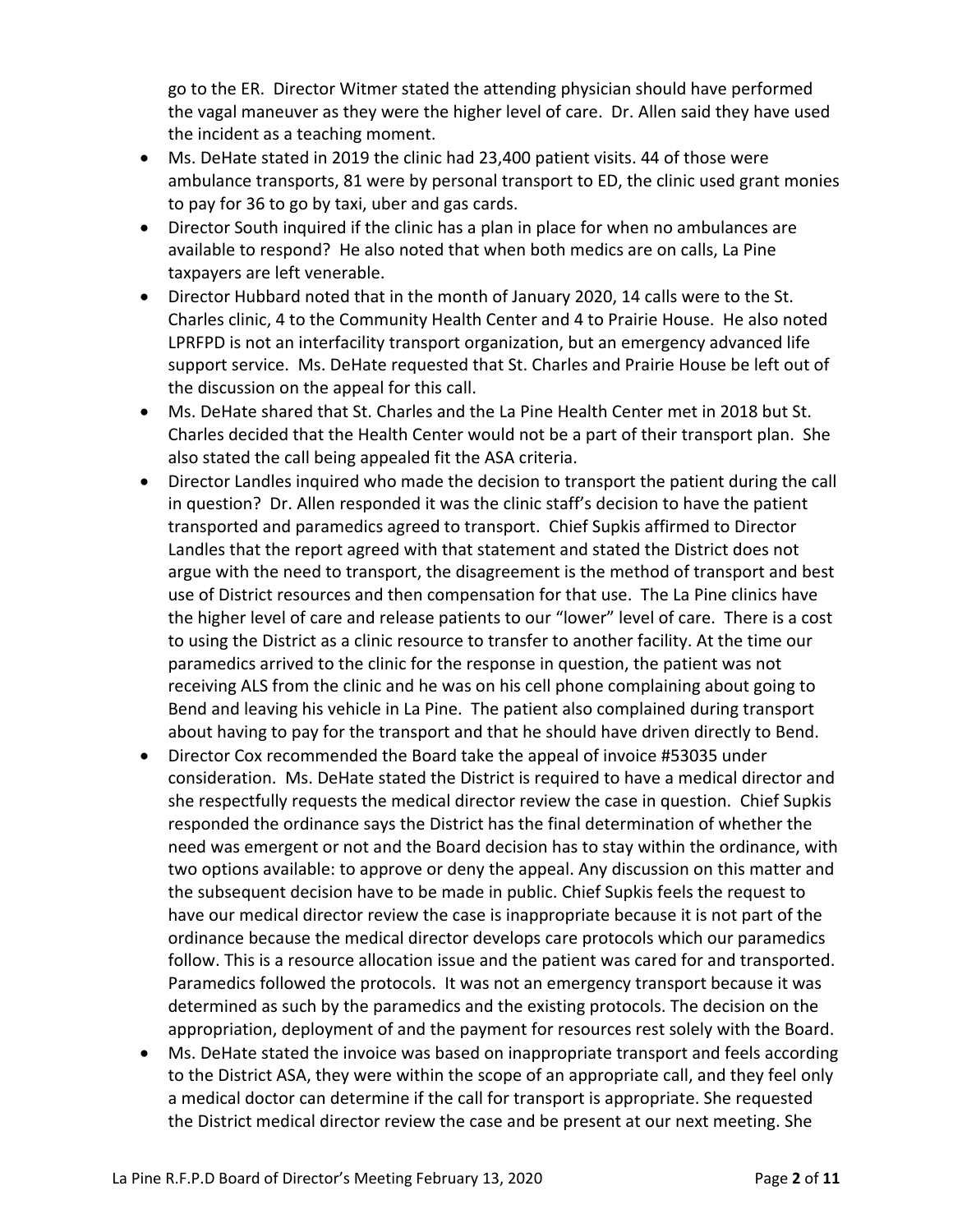also stated if there is another hearing, she cannot pull Dr. Allen from patients and the meeting may have to be another day (presumably other than the monthly board meeting).

- Director Hubbard stated the Board appreciated the Health Center staff coming to meeting. The Board's job is to manage the District's resources and do what is best for the community as a whole.
- Ms. DeHate stated we are on the same page and she appreciated that Chief Supkis had made positive comments about the clinic in past meetings. She stated she had not heard anything from the chiefs in over a year about inappropriate calls and feels the minutes of previous board meetings point to the issue being more about inappropriate calls by St. Charles and Prairie House. She inquired if the District has contacted upper management about Prairie House and St. Charles La Pine in the past year? Director Cox responded yes. Ms. DeHate feels the minutes do not reflect how the ordinance came about and appears to be based on just the number of runs, and no work was done on trying to have a different solution. She stated they cannot afford being billed for these transports, that providers will become upset and leave, and that if the ordinance is not rescinded, changes must be made to the ordinance.
- Director Cox inquired how long had Ms. DeHate known about the ordinance and when did she read the ordinance? Ms. DeHate responded November 2019. Director Cox inquired how many questions did she have that were not brought to the Board's attention when the ordinance was not yet in effect? Ms. DeHate said she did not come because she trusts the chiefs and because the Health Center had not had any issues for over a year. Director Cox inquired when Ms. DeHate received the ordinance and went through it and understood it, did she have questions on the ordinance? She responded yes. Director Cox asked why she did not contact the District with those questions in November or attend any earlier board meetings where it was being developed before it became an ordinance? Ms. DeHate stated she was not available to attend the December board meeting. Director Cox asked why she didn't contact the Chief then and tell him they had some problems with it? Ms. DeHate responded the ordinance was already in place and Director Cox noted it takes three months of board discussion before it is finalized and she didn't have to go to a meeting to ask questions.
- Director South asked why Ms. DeHate didn't contact the District and have a conversation with the Chief earlier so we wouldn't be at this point? We are all working for the greater good of the community and all the organizations in question need to figure out how to make it work for all parties involved. The Chiefs are very trustworthy and the Board will take it under advisement.
- Ms. DeHate also stated the board should be part of the team that meets and there should be meetings other than board meetings to work on it, and stated she and Chief Supkis have both commented in the past that they wish St. Charles had put an Emergency Department in La Pine. That is what is really needed in this community. The 2016 meeting with Commissioner Tammy Baney about transport issues was very hopeful and it's disappointing nothing came from it.
- Director Cox stated the District would very much like to have a non‐ALS transport in La Pine and all it takes is funding.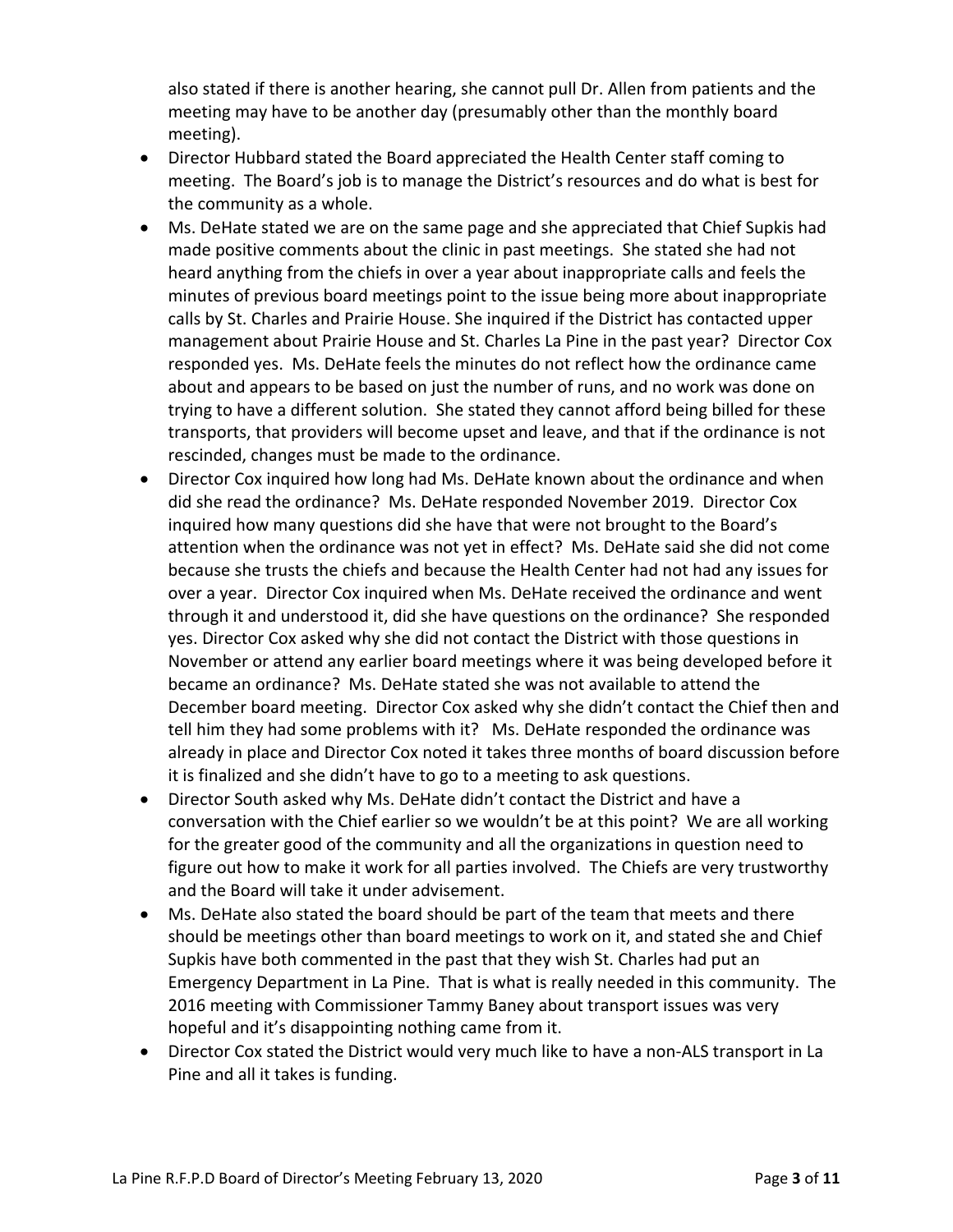Director Cox stated a follow up discussion on the appeal would be put on the next Board meeting agenda and Ms. DeHate was thanked for being present and participating in the discussion.

#### **Break at 9:50**

#### **Meeting was reconvened at 10:02**

Guest Greg Bryant introduced himself. He is running for county commissioner and stated he may be able to help with the St. Charles transport issue.

#### **Approval of Minutes**

Regular Board Meeting – January 9, 2020.

- Director Hubbard noted that on page 6, the first two digits of the ordinance were missing.
- Director Landles noted that on page 7, the name of the director who seconded the motion was missing.

**Action:** Director South moved to approve the minutes of the January 9, 2020 board meeting minutes as amended. Second by Director Landles; the motion passed by a 5‐0 vote.

#### **Financials**

- A. The Monthly Bills. Staff answered questions regarding expenditures and current revenue and expense statement.
	- Director Hubbard inquired about:
		- o Line 5600 Facility Transfers. Inquired is this new category is for the billing income under the new ordinance? Bonita answered it reflects the bills sent out but not amount collected. She will contact our auditor for recommendation on how else it could be recorded.
		- o Line 6455 EMS Monitors. Inquired why there was a duplicate payment? Staff responded that Physio Controls had billed us and then merged with Stryker who also billed us. Overpayment is being refunded to us.
		- o Line 6885 GEMT. Inquired if all GEMT fees were paid? Bonita answered all but \$5k for FY 18‐19.
		- o Line 8456 Reserve PPE. Noted PPE costs were already at 102%. Chief Supkis responded that line is \$300 over but the overall Uniforms budget should be very close to target. District is having to buy PPE for the new and many different sizes of this year's students.
		- o Inquired who besides Chief Supkis writes grants? Chief Supkis responded just himself at this point. AC Daugherty does a good job of jumping in and helping if he sees one.
	- Director Cox inquired about:
		- o If the District has heard from St. Charles or Prairie House on the bills sent out? Chief Supkis responded that St. Charles had called 20 times in the month of January. After the first three bills were sent their mid‐level manager, they basically told District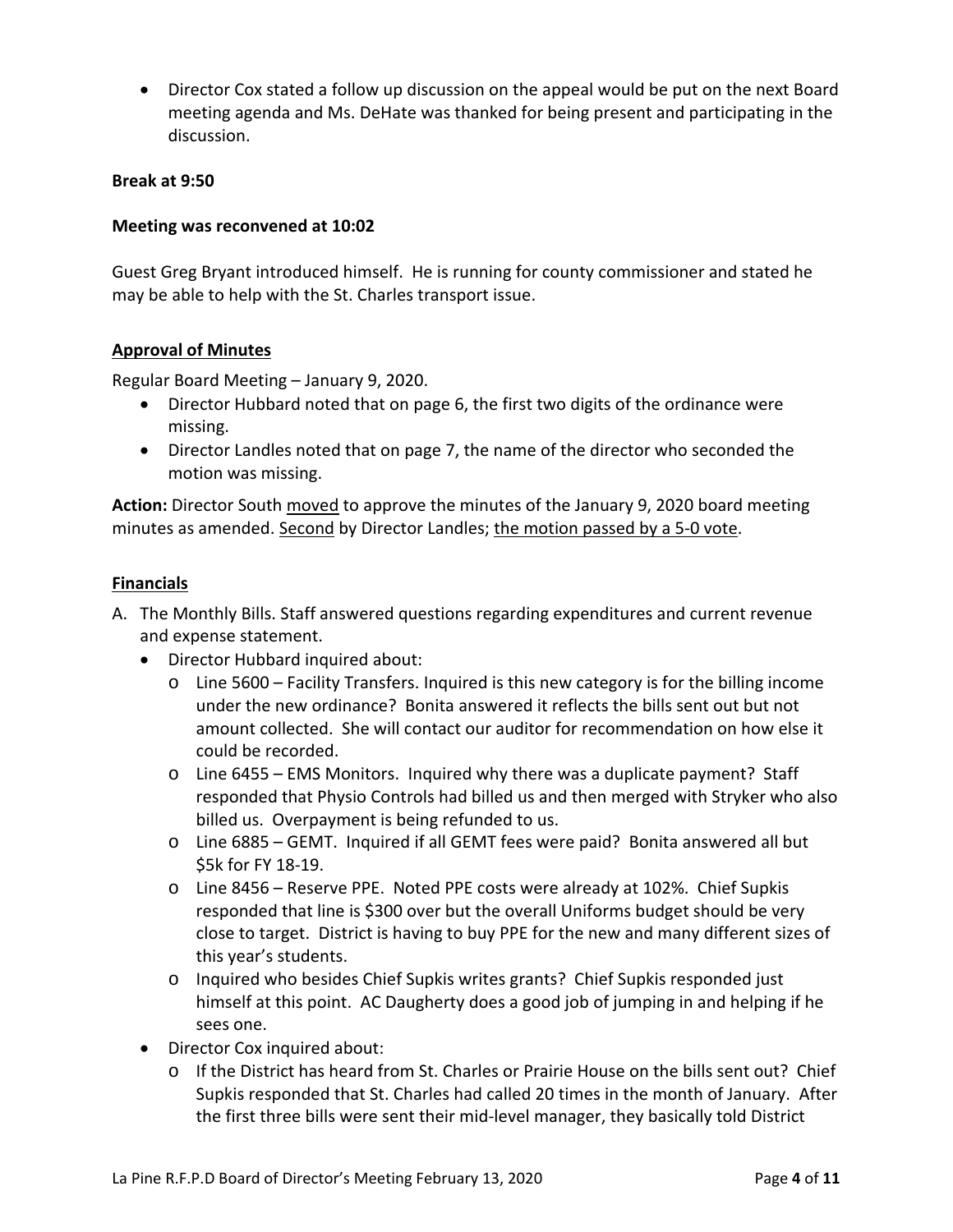they are not going to pay those and have made no apparent change in resource demand. Chief Supkis also noted the Community Health Center does try ‐ it is the question of appropriate transport method and then payment when the community's emergency ALS unit is used. Director Cox noted the Health Center did not contact the District until after it became an ordinance, even though they had prior notice.

- Director Landles inquired about:
	- o Line 6100‐ Overtime. Noted and commended that the District was substantially below budget. Chief Supkis responded that it is largely due to staffing the roving position, and life's circumstances have been favorable this year so far. January's amount was higher due to both trainings and illness.
- Director Witmer inquired about:
	- o Line 5600 ‐ Facility Transfer. Inquired if there was a way to not have amounts billed show up as income until funds are received? Bonita responded it shows up because it has to be put in QuickBooks as an invoice but she will call our auditor and ask how it could be recorded differently.
	- o Line 6845 FireMed Contract Fees. Inquired if the January amount should actually be in December? Bonita responded yes and moved amount to December.
- Director South inquired about:
	- o Line 8205 Communication Repair. Inquired what the January amount of \$455 was for? AC Daugherty responded there is a lot of activity with the radios right now – some radios are being replaced, some installed, 911 has a new CAD system that is being incorporated. That line item will continue to increase in the near future. Director Witmer followed up, asking if it was a frustrating amount of work or expected with the new technology? AC Daugherty responded a little of both.
	- o Inquired if there were opportunities to train other staff to write grants? Staff responded Chief Supkis does a great job and the need to train others hasn't really come up. Some have done a few but moved on to more exciting endeavors and also everyone has full plates.
- B. Monthly Expenses by Vendor.
	- Director Hubbard inquired what the \$20k to Eagle Tanks covered? Staff responded it was for the new fuel tanks at both stations. There was also about \$4k in miscellaneous costs associated with the project, including solar panels and pumps.
- C. Monthly Expense Report. No comments.

**Action:** Director Hubbard moved to approve monthly expenses presented from 1/10/2020 – 2/13/2020 in the amount of \$571,291,98. No further discussion or comments. Second, Director South; the motion passed by a 5‐0 vote.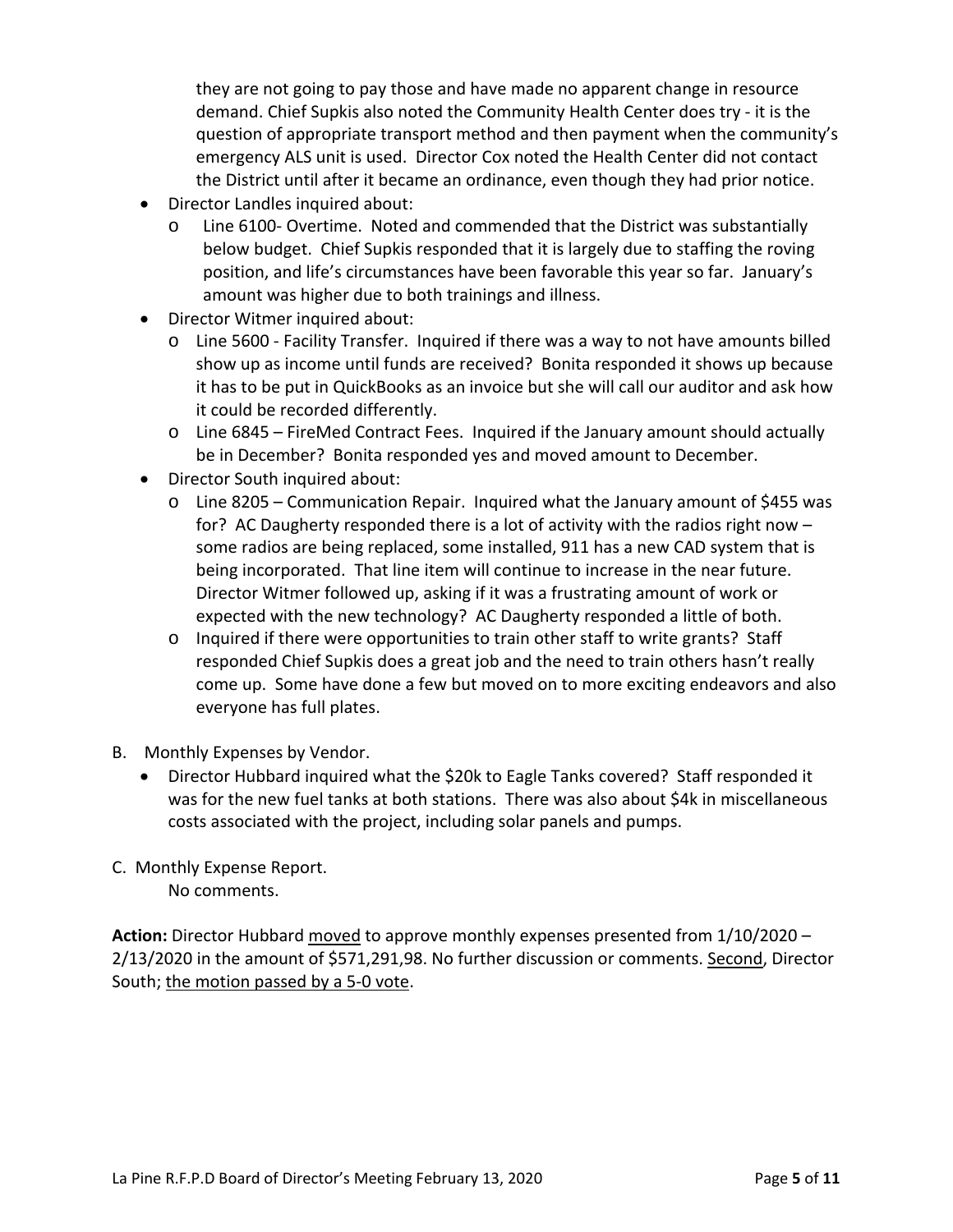#### **Management Report**

A. Monthly Alarm Report.

- Directors Cox and Landles noted EMS calls were up. Chief Supkis noted transports were up as well ‐ there were eighty‐eight transports in January. During the month of January, there were nine times the District had three simultaneous calls and seven times with 4+ simultaneous calls with only two crews.
- Director Cox inquired at what point does the District add another crew? Chief Supkis responded the District is at that break point now. If a third crew is added in the future, one crew has to stay in District in order to respond to EMS calls and fires.
- Director Cox stated that if both medics are out of district, then there is no one left in the station to respond to emergencies/fires.
- Director Landles agreed with the assessment that more staffing is needed and stated the District is right on the edge of needing additional resources. He knows the Chief's plan has always been to not go to the voters for additional funds, so how far away are increases to pay for additional staffing? Chief Supkis responded the District has been able to add one firefighter a year the last four years but at this rate of growth is not able to keep up with the need, even though the hiring was accelerated. He noted La Pine already has one of the highest tax rates in the state for fire districts. The difference between La Pine and Bend is of course the size of the tax base and the physically large size of our rural district and distances traveled to the hospital. In addition, taxing our way out is not really possible since La Pine is already near the top of the combined tax cap limitation for our area.
- B. Multiple Alarm & Building Permit/Valuation Report.
	- Valuation for building permits in January 2020: Commercial \$18,000.00 and Residential \$811,214.92.
	- Director Cox noted commercial building was slow and residential continues to be steady.
	- Director Hubbard inquired how many homes were going to be built on new Russell development? Director South answered 195 homes are going in. The Urban Renewal District ends at Bi‐Mart.
	- Director Cox inquired what is happening at Wickiup Junction defunct bypass? Chief Supkis responded he has heard that traffic management involving signals and adjustable speed signs are being considered with the remaining funds.
- C. Notable Incidents
	- Director Hubbard inquired about two calls on 1/25 call to Rainbow Drive 30 minutes apart. Chief Supkis responded that in the EMS world, legitimate health issues will often crop up in same neighborhoods, same day. Hard to say the science behind it, but it does happen fairly often. Director Hubbard also noted the two calls to same address on 1/26, as well as one just down the same road. Director Cox also noted two other dates with calls in close proximity.
	- Director Hubbard inquired about the fire on Rainbow Drive. Chief Supkis responded that the crews arrived to find two men trying to empty out a burning garage and both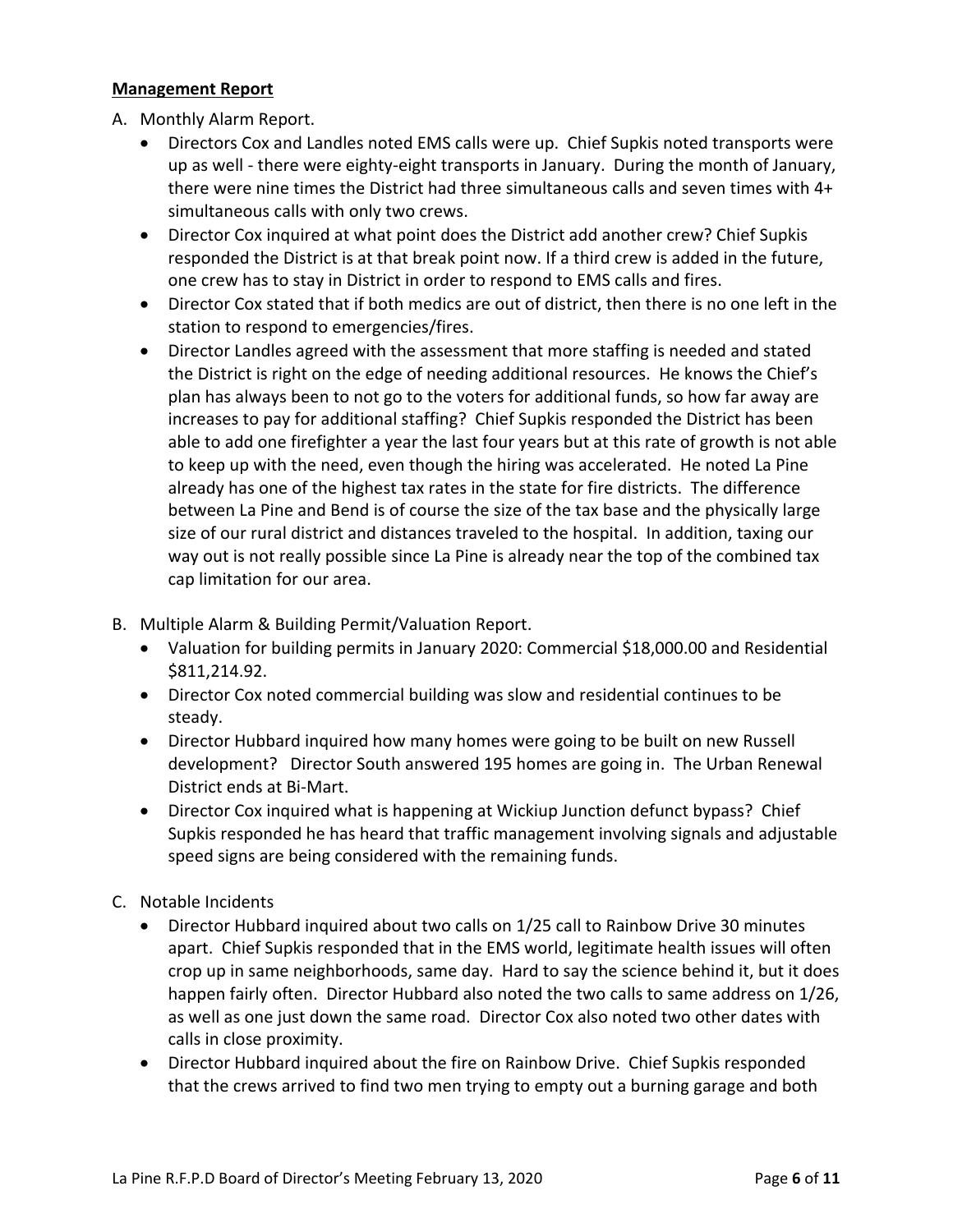were overcome by smoke and fumes. The gentlemen were lucky to make it and both Sunriver and Crescent provided mutual aid.

 Director South inquired about details on the water rescue on 1/24. Chief Supkis responded a golden retriever jumped into the river and couldn't get back out over the iced-up banks. The DCSO got there first and actually did the rescue, the District assisted.

# D. Equipment and facilities

- Director Cox inquired about the snow leaks at Station 102. Chief Supkis responded there was heavy snow blowing up and under two flashing areas around the bays. When those areas are shoveled, the leaks go away. It also happened in previous years with heavy snow and we had roofers look at it.
- Director Hubbard inquired what is a new "shore line"? Chief Supkis responded a "shore line" is a 110 volt drop line coming from the station to the trucks to keep them response ready and they are replaced about every six months.
- Director Hubbard stated the next Strategic Planning meeting needs to be scheduled. Chief Supkis reminded the Board we are current tabulating the board priority worksheets (that have been turned in) and the process will take up to a year to complete to final document.

# **Correspondence / News**

- A. Letter –Thank you Dean and Gloria Elliot
- B. Letter –Thank you Schematen
- C. Letter –Thank you Resignation ‐ Pichler
- D. Letters ‐ (x3) St Charles; District Response
- E. Letter La Pine Community Health Appeal Invoice #53035; District Response
- F. Blunk Law/State Farm Bridge Drive Fire Settlement
- G. KTVZ Garage fire Smoke Inhalation
- H. Central Oregon Daily News Garage fire
- I. My Central Oregon ‐ Fire Breaks out in La Pine
- J. Bend Bulletin Fire District Charging for ambulance rides to bend
- K. WFCA Daily Dispatch Fire District now charging for ambulance trips to Bend
- Director Hubbard noted the nice letter from departing reserve student Shayna Pichler. Chief Supkis responded RV Pichler has been hired by Seattle Fire and RV Persons has been hired by Jackson County District #3. The District is hosting an open house this weekend for our next prospective students.
- Director Hubbard inquired about the \$9k check from Blunck Law, LLC. Chief Supkis responded that it was from the insurance company of the gentleman responsible for inadvertently starting the Bridge Street fire. Our portion is ~\$2k and the District mailed the rest to the other responding agencies.
- Director Landles inquired if St. Charles had responded to Chief Supkis' letter? Chief Supkis responded that their approach has been silence since our response letter to their refusal of their first three bills for transports.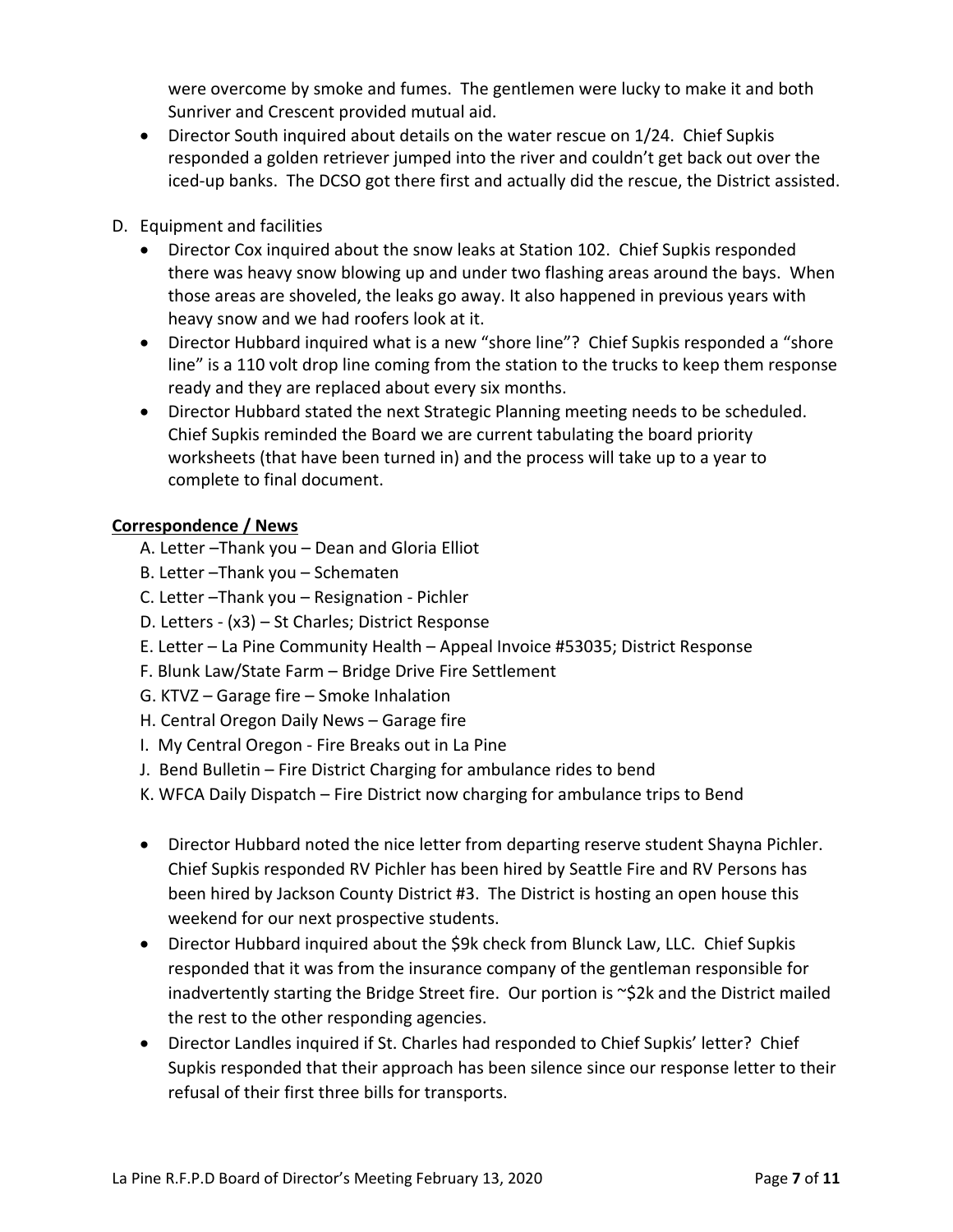### **Old Business**

- **A. District Ordinance #2019‐04, Adopting 2019 Oregon Fire Code, dated December 2019.**
	- Director Hubbard stated that in Section 1 after the "T" the period needs changed to a comma, and the word "devises" needs to be corrected. In Section 2, the "and" after Fire Code needs to be deleted. Chief Supkis noted the ordinance was produced and copied from the state template verbatim but staff will update.

**Action:** Director South read the Ordinance into record and moved to adopt Ordinance #2019‐ 04, An Ordinance to Adopt the 2019 Edition of the Oregon Fire Code for the La Pine Rural Fire Protection District and Prescribing Regulations to Govern Conditions Hazardous to Life and Property from Fire or Explosion and Other Pertinent Provisions; and Repealing Ordinances #2014‐01, #2004‐01, #2004‐02 and #99‐01 of the La Pine Rural Fire Protection District and All Other Ordinances or Parts of Laws in Conflict Therewith, with corrections made as noted above. No further discussion or comments. Second, Director Hubbard; the motion passed by a 5-0 vote.

## **B. Minimum Daily Staffing Discussion**

- Chief Supkis noted that currently each shift is staffed at 8 crew members with one floater. With 25 crew members the vacations, sick time and injuries usually result in at least one crew member out at any given time, which results in an average of 7 crew on shift. The policy currently states we must have a minimum of 6 crew members on shift for the whole district, split between two stations. Below 6 we have to bring in OT staffing. The question is should the District bring this minimum up to 7 to ensure better staffing? It will increase expenses.
- Director South inquired if this would reduce the overtime line? Chief Supkis responded it will increase the OT budget line substantially because of requiring more staffing at all times. Director South asked why don't we just hire someone and increase the payroll instead of the OT? Chief Supkis responded that can achieve the same result but it doesn't always guarantee the minimum of 6 or 7 on duty.
- Director Landles inquired if the next FY budget allowed for a new hire? Chief Supkis responded that is being looked at as next year's budget is being built. We could consider using the savings in OT this year to bring in a new crew member.
- Director South also noted that last year OT was at \$110k and the prior year was \$150k. If the District has a strong fire season, that could burn through the overtime quickly as well.
- Director Landles stated the need is there and he leaned towards hiring a new crew member. If we bring new crew on, overtime is more likely to stay lower.
- Chief Supkis noted he may be able to apply for a SAFER grant to hire someone to oversee the student program. The stabilization of patient is more important than transporting them, and having that person as backup when both medics are already out would be helpful.
- Director Cox inquired how the union felt about a day-time crew member? Chief Supkis responded he approached the union and he hasn't gotten a lot of feedback from them but the wage will have to be the same as all firefighters at the District who work a 48‐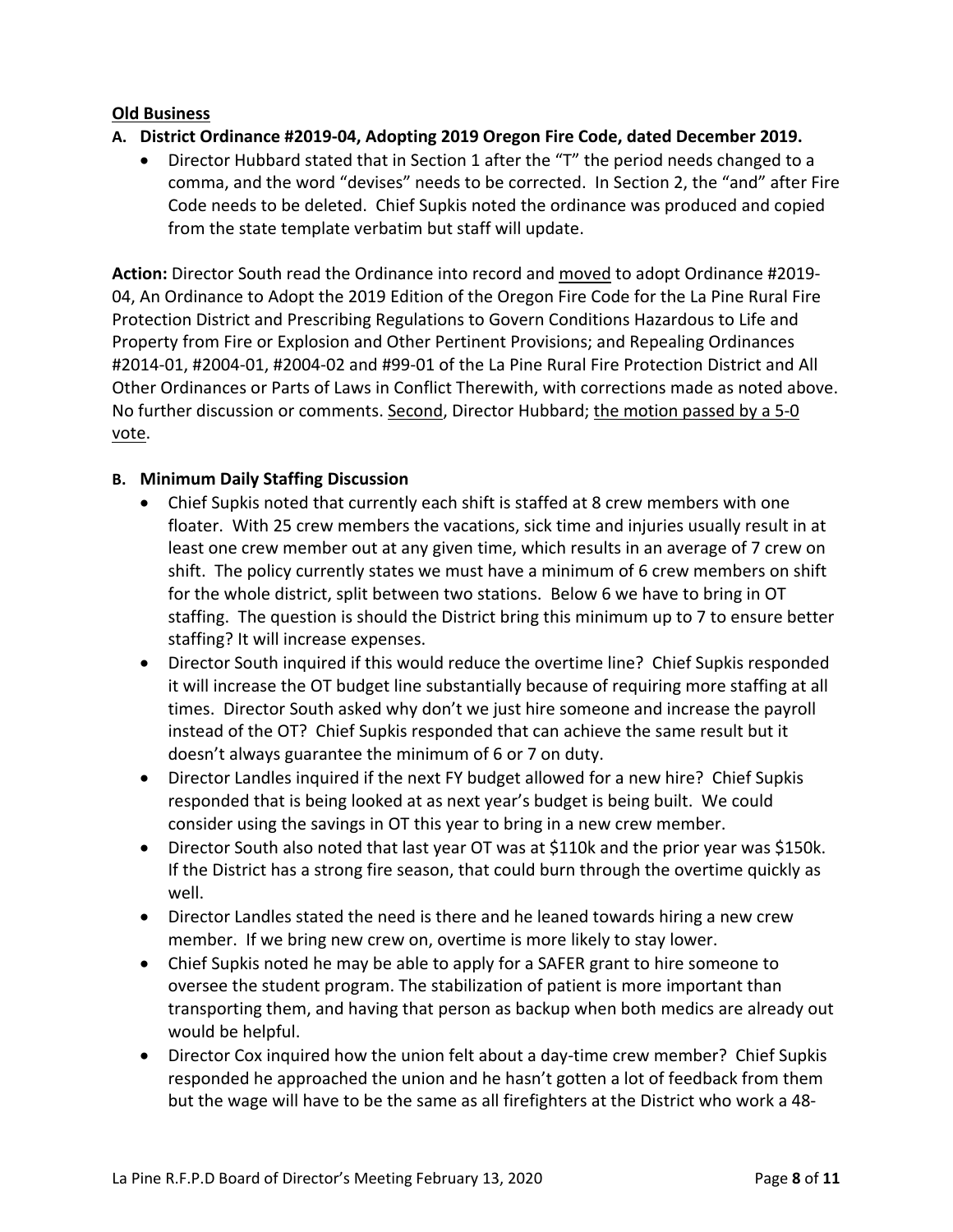hour shift. There is some history going back 25 years where hours were cut back, so union now makes sure the same thing does not happen again.

- Director Cox mentioned Bend Fire. Chief Supkis responded Bend Fire asked for a levy override for non‐union BLS and they had room under their tax cap. Redmond is putting calls on pending if too many medics are out. We allow our paramedics to put calls on pending if needed and propose to make clearer in the current Board policy.
- Directors Landles and Witmer noted and Chief Supkis agreed that having a new crew member should reduce OT but increasing the minimum staffing will increase OT costs.
- Chief Supkis noted the District growth rate has exceeded revenue rate. We need new personnel and new vehicles to keep up with the growth.

## **C. Review District Policy #600‐02, Emergency Medical Services.**

- Chief Supkis noted the staff asked him to update policy to show that a patient in higher level care can be put in a pending status if we only have one medic left in the community. Redmond is already doing this.
- Director Cox inquired if our crews still have to clean up the medic after they return to station? Chief Supkis responded usually not unless it was an all‐out working code and medic needs a full restock and decontamination. They are usually reset at hospital and crews report as returning to service at top of Lava Butte 90% of the time.
- Director Cox inquired how Prineville is affected by this situation? Chief Supkis responded they are struggling similarly to La Pine. They often transport once to the Prineville St. Charles (which does receive patient from EMS) and then 20 minutes later from the Prineville clinic to St. Charles in Bend. The call center was supposed to resolve this issue but it hasn't. Jefferson County has the doctor and patient sign a form before they will transport that they will pay (because Medicare and insurance will not) and no one likes that model.
- Chief Supkis stated we would add a paragraph to current policy stating when the patient is at a higher level of care, our medics have the option of putting a call in pending. There can be times where the call truly is urgent and incoming information can change our response.
- Director South inquired how soon can serious call be determined? Chief Supkis responded 911 has call screening and paramedics are good at triaging because they work with patients in critical condition every day. The medical facilities staff only knows the condition of the patient at hand. The District however has to make its decisions based on providing the most good for the most people. It is not just about the patient in front of us but the next patient that comes up.
- Director South inquired if District can ask CMT how much it is being used for transport from La Pine? Chief Supkis responded we had a meeting with them last month and are waiting on CMT to get figures back to us. But they are being cancelled more than being used.
- Guest Charla DeHate inquired if transport issues could be addressed with St. Charles at the March board meeting.
- Director Witmer inquired if District can triage and if appropriate call CMT? Chief Supkis answered yes, we can and we have.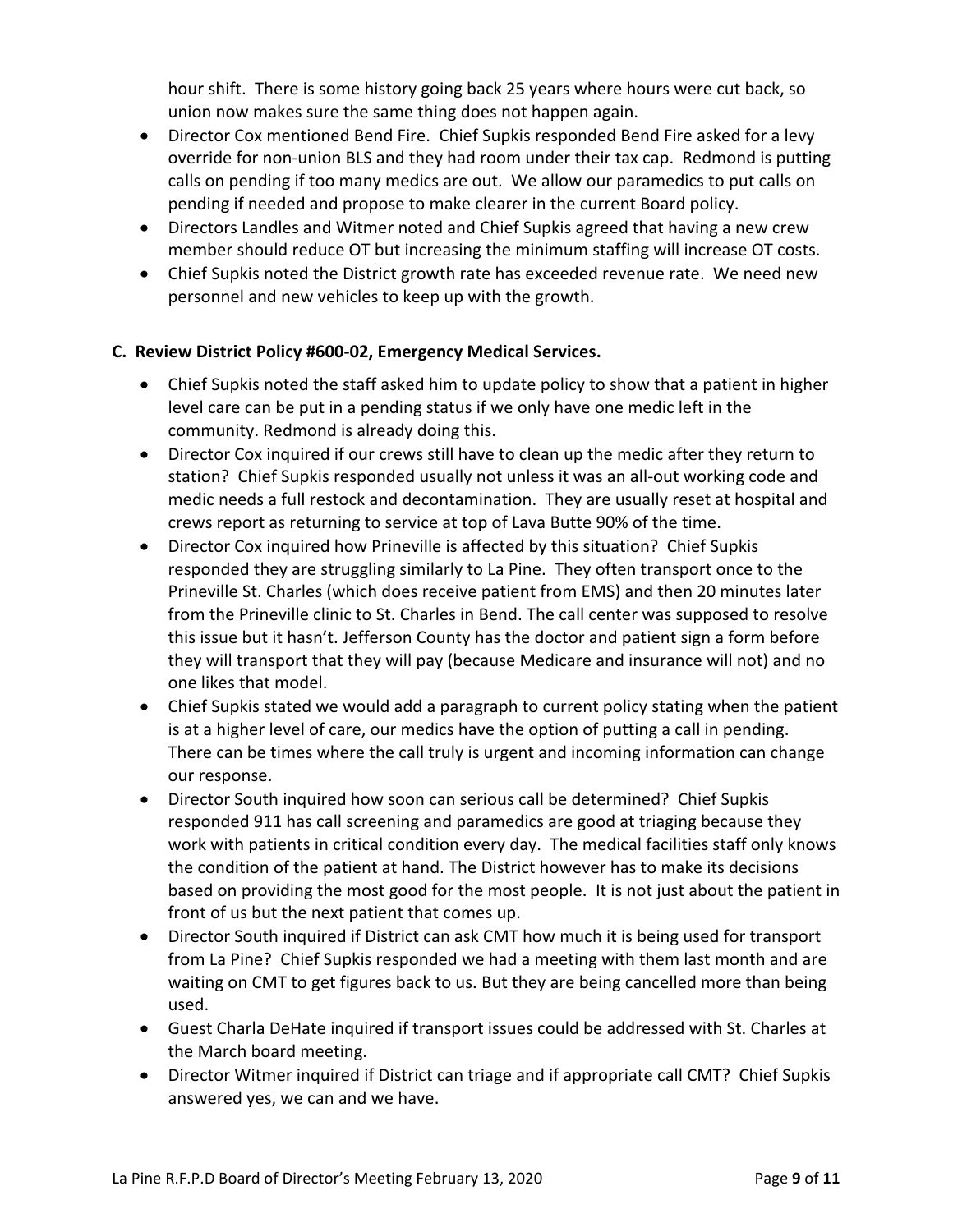- Director Witmer stated to meeting guests that the District policies are not about gaining monies, but how to meet community need. He suggested work meetings instead of waiting for monthly board meetings.
- Director Hubbard stated that St. Charles La Pine, La Pine Community Health Center, Prairie House, County Commissioners, and CMT need to all meet together.

### **New Business**

**A. Billing Appeal per Ordinance #2019‐03 – La Pine Community Health Care Center – Invoice #53035.** Appeal was moved to beginning of meeting.

## **B. Appoint 2020/2021 Budget Officer**

**Action:** Director Hubbard moved to appoint Chief Mike Supkis as the 2020‐2021 Budget Officer. Second by Director Landles; the motion passed by a 5‐0 vote.

## **C. Adopt 2020/2021 Budget Calendar**

**Action:** Director Hubbard moved to adopt the 2020/2021 Budget Calendar as presented. Second by Director Cox; the motion passed by a 5‐0 vote.

#### **Special Meeting and Workshops**

None

## **Good of the Order**

- Director South will be out of town on day of March board meeting.
- Director Landles inquired if there was an update on the DEQ weather station at Station 103? Chief Supkis responded the agreement was signed and finalized. Work is yet to be done.
- Director Hubbard inquired if there should be a policy in place for bidding on projects over \$10K? Chief Supkis responded the District already has a budgeting policy in place, we now understand better how to implement and/or document that.
- Director Witmer inquired when the Strategic Planning paperwork was due? Chief Supkis responded anytime but it was not urgent. Director Witmer asked for email reminders.
- Director Hubbard inquired on the status of the plans to update restrooms and showers at Station 101? AC Daugherty responded he has a meeting next week with the only architectural firm who responded to our requests for service. He is still reaching out to other firms.